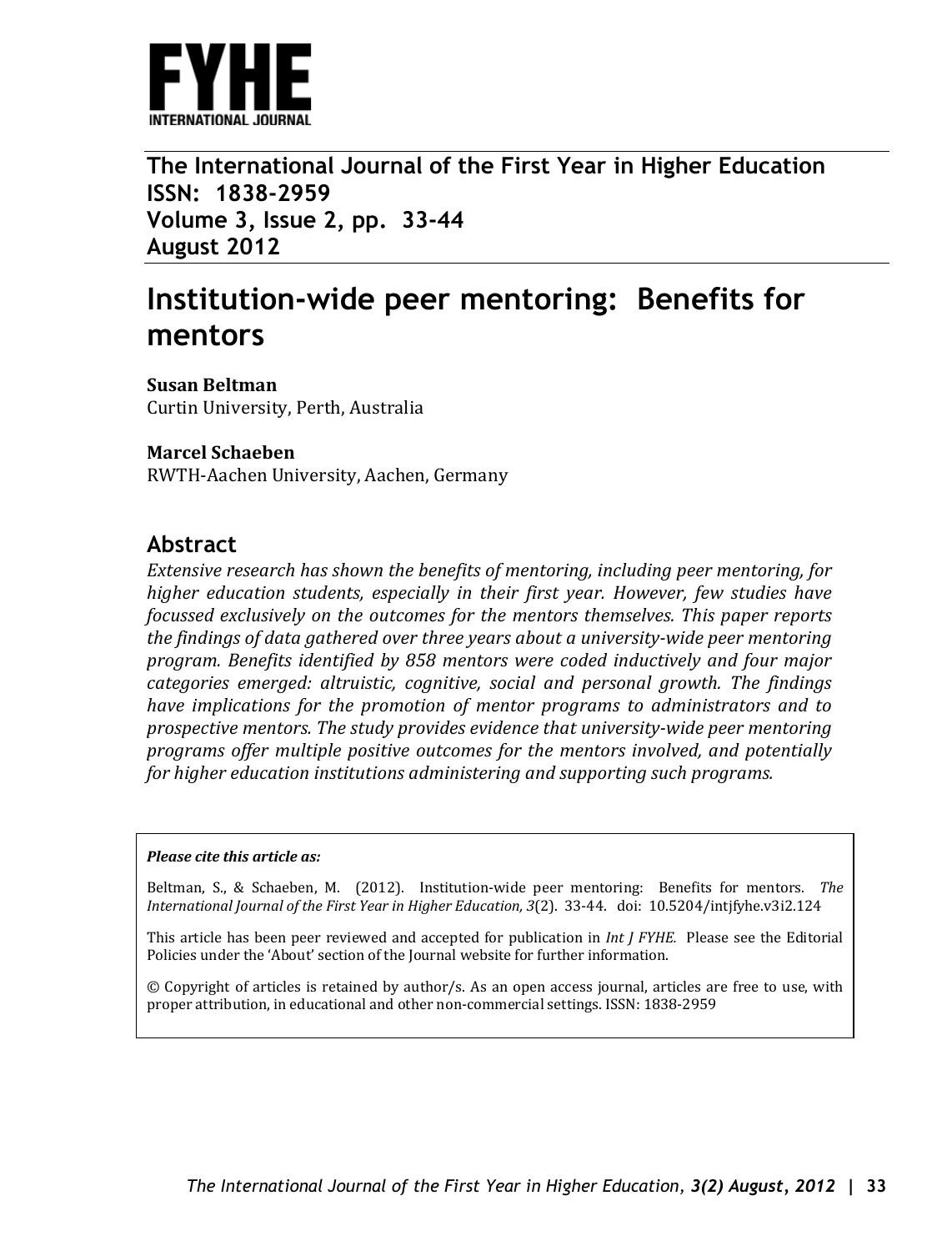## **Introduction**

This paper reports on an institution-wide co-curricular approach to supporting first year students where all new students are offered a peer mentor who has already completed the first year of the same course. Supporting students in their first year in higher education has become even more of a priority with the Australian Government's commitment to expanding the university sector and increasing the<br>number of graduates (Australian graduates Government, 2009). The expansion focuses on attracting and retaining students from<br>underrepresented groups who may underrepresented "require higher levels of support to succeed, including financial assistance and greater academic support, mentoring and<br>counselling services" (Australian counselling services" (Australian Government, 2008, p. 27). While such supports may be provided by institutions "from above," this may be perceived as "imposed" and first year students may prefer to access networks that include "peers or family and intimates" (Morosanu, Handley, & O'Donovan, 2010, p. 675). Interventions based on peers mentoring first year students partly address such concerns.

Peer mentoring programs have assisted<br>first vear students to successfully students to successfully transition to university and be retained, to gain a sense of belonging, and to develop communication and organisational skills (Glaser, Hall & Halperin, 2006). Programs with an academic focus have positively influenced achievement and approaches to learning (Dearlove, Farrell, Handa & Pastore, 2007; Fox, Stevenson, Connelly, Duff & Dunlop, 2010). There is evidence that mentor programs also benefit the university, coordinating staff and the mentors (Elliott, Beltman & Lynch, 2011). Whilst studies have shown a variety of benefits, especially for mentees, there is limited research on the benefits for the mentors themselves. This paper aims to address this gap through examining a large scale, university-wide mentoring program.

Mentoring is a well-established, evidencebased social support strategy that can enhance academic, social, personal and career outcomes of recipients (MacCallum & Beltman, 2003). Those being mentored are typically called a *protégé* or *mentee*. A mentor, in the traditional sense, is "any caring, mature person who forms a one-onone relationship with someone in need" (Dondero, 1997, p. 882). Peer mentoring has been defined as "a helping relationship in which two individuals of similar age and/or experience come together, either informally or through formal mentoring schemes, in the pursuit of fulfilling some combination of functions" (Terrien & Leonard, 2007, p. 150). According to Haggard, Dougherty, Turban and Wilbanks (2011) in their recent comprehensive review of literature, one of the core attributes of mentoring is that "mentoring<br>requires a *reciprocal* relationship. relationship. involving mutuality of social exchange as opposed to a one-way relationship" (p. 292). Both mentor and mentee contribute to and benefit from the relationship.

Although mentoring is conceptualised as a mutually beneficial relationship involving reciprocity between the mentor and mentee, most research has focused on outcomes for mentees rather than for the mentors, leading to comparatively less understanding of mentors' experiences (Haggard et al., 2011), including outcomes for university student mentors (Hughes, Boyd, & Dykstra, 2010). In their literature review, Ehrich, Hansford and Tennent (2004) found that "the most commonly cited mentor outcome was that of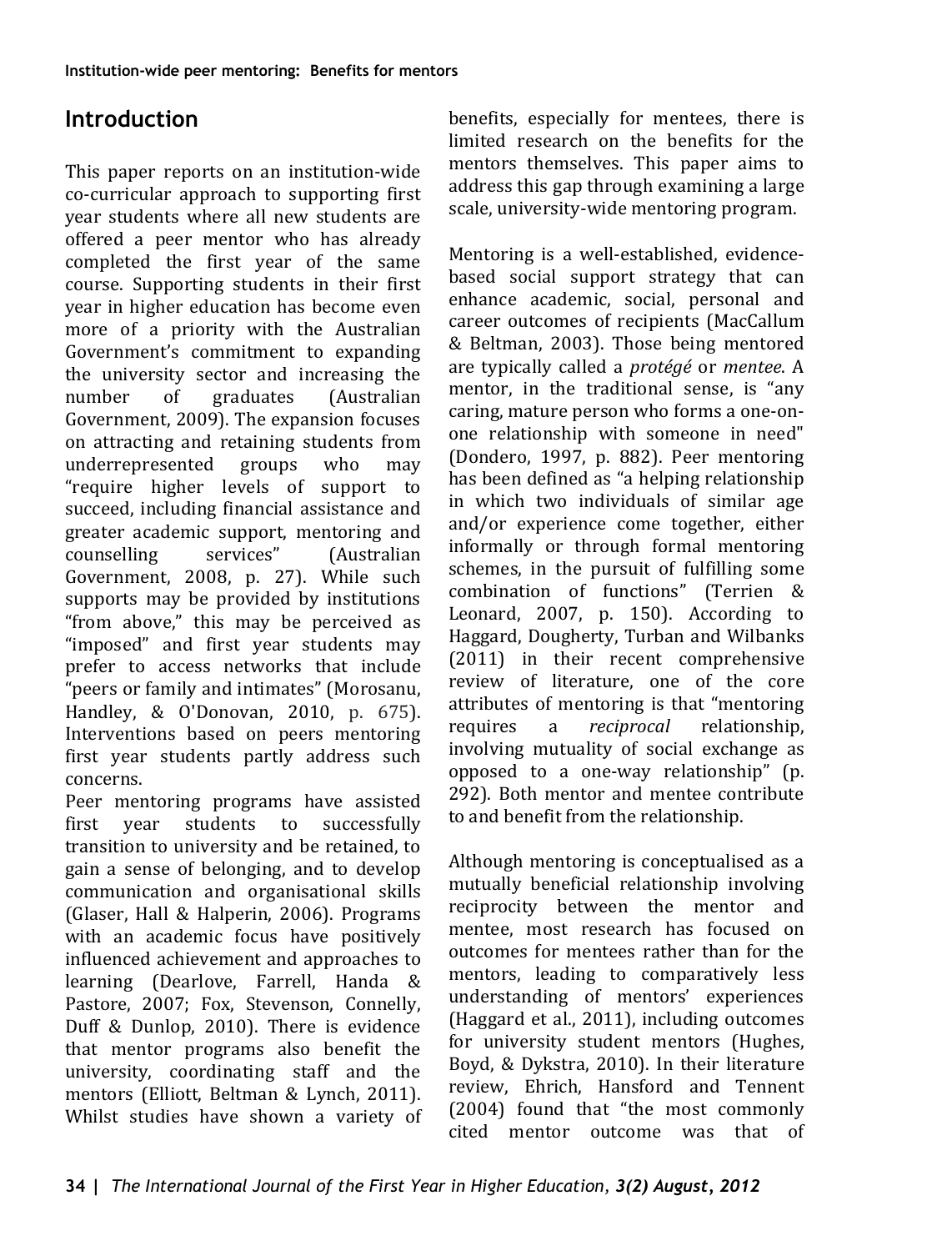collegiality and networking" (p. 523). Studies have shown personal outcomes such as a sense of satisfaction and<br>achievement through helping others achievement through (Shrestha, May, Edirisingha, Burke &<br>Linsev. 2009). and increased self-Linsey,  $2009$ , and awareness and confidence (Heirdsfield, Walker, Walsh & Wilss, 2008). Social outcomes have included an enhanced sense of connectedness (Terrion, Philion &<br>Leonard. 2007). and inter-cultural inter-cultural friendships (Devereux, 2004). Mentors have also reported an improvement of their professional and organisational skills that they have begun developing in their courses (Calder, 2004).

The aim of this study was to examine in more depth benefits for the mentors in an Australian university-wide peer mentoring program for first year students. Of the literature reviewed for this paper, those studies examining mentor benefits had small numbers of participants, with the exception of Glaser et al. (2006) with 164 participants. The present study aimed to expand the understanding of benefits perceived by mentors through the analysis of a large data base of evaluations. This study specifically focussed on the research question: What benefits do mentors of first<br>vear students report from their students participation in this program?

## **Methodology**

### *Program structure*

The centrally organised mentoring<br>program was introduced at Curtin program was introduced at Curtin University in 2008, and expanded to include every new undergraduate student (Curtin University, 2011a). Students who have successfully completed the first year of their course assist new students with

their transition to university life, and link them to appropriate sources of support (Elliott et al., 2011). Students interested in being a mentor complete an application and send it to the local staff member who coordinates the program in their school or department. They state their beliefs about what they can contribute to, as well as gain from, the role of a mentor, and provide the name of an academic staff member as a<br>referee (Curtin University, 2011b). referee (Curtin University, 2011b). Mentors are selected by the local mentor coordinator with one mentor for every 10- 15 new students.

A centrally managed training and preparation program is run by an overall university Mentor Coordinator who then communicates with school or departmental local mentor coordinators. Mentors are required to participate in a one-day training workshop prior to Orientation Week (Curtin University, 2011c) and then to support students for their first semester. They are provided with information about the role of the mentor and the structure of the program, as well as insights into student development and transition. They are familiarised with the key sources of help for new students and learn how to communicate with the mentees in meetings as well as by email and mobile phone. Additionally, matters of cultural diversity and sensitivity are addressed. Mentors are provided with a Mentor Handbook and various printed and online resources (Curtin University, 2011d). They are required to complete an online evaluation in order to receive their final payment and certificate.

The Mentor Program is designed as an optout program. Every new student is assigned a mentor from the same course but can choose not to respond (Elliott et al., 2011). Mentors and mentees have an initial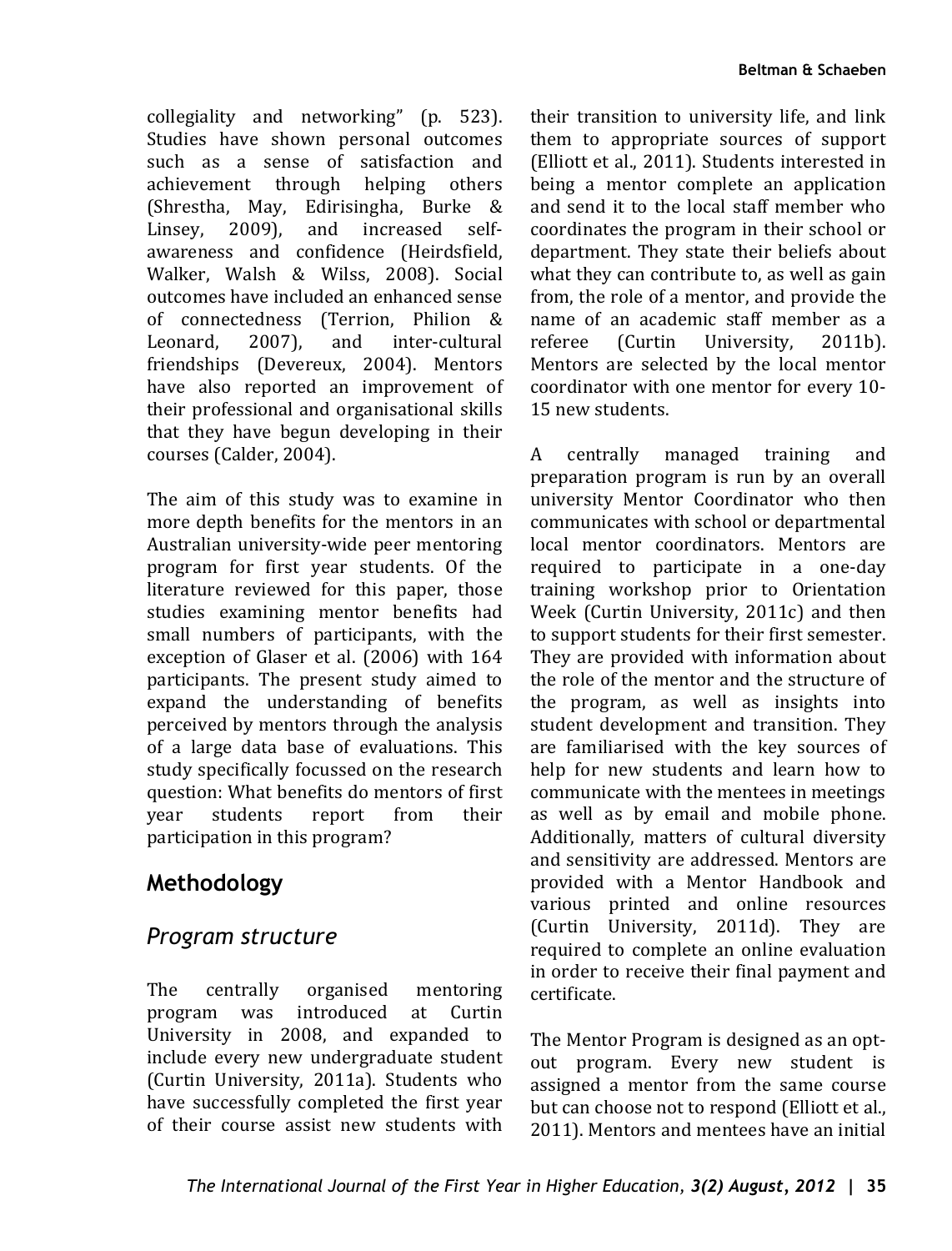meeting during Orientation Week and are encouraged to schedule a second meeting in the first week of the semester. It is then left to individual groups whether to schedule further group or one-to-one meetings. Ongoing contact is continued throughout the semester, mainly via email.<br>The Mentor Coordinator provides Coordinator suggested email templates, and, along with the local staff mentor coordinators, provides ongoing support to the mentors. Mentors are formally recognised by the<br>University through an honorarium University through an honorarium payment, presentations, and comments on their academic transcript (Elliott et al., 2011).

### *Participants*

The participants were 858 individual mentors (female: n=599, male: n=259) who gave consent to their data being used for research. Most (n=708) were in a mentor role for one semester, 119 for two semesters, and some for three (n=26) or four (n=5) semesters. Table 1 indicates the

number of mentors from each faculty over the three years of data available for this study. The total number is greater than 858 because of those mentors who undertook the role more than once. As the aim of the study was to gain an understanding of the nature of the benefits perceived by mentors, rather than provide specific information for the program itself, all available data were included from all semesters, all faculties and all mentoring occasions.

As seen in Table 1, the numbers of mentors varied across the semesters, depending on how many schools were involved in the program, and how many students were enrolled each semester. Second semester numbers were small, as fewer new students enrol mid-year and Semester 2 data were not available for all years. Overall, Health and Humanities were more highly represented than Business and Science and Engineering that joined the program later.

| Table 1: Number of mentors per semester in each faculty |             |               |               |               |                |             |  |
|---------------------------------------------------------|-------------|---------------|---------------|---------------|----------------|-------------|--|
| Faculty                                                 | 2009 Sem 1  | 2010 Sem<br>1 | 2010 Sem<br>2 | 2011 Sem<br>1 | <b>Missing</b> | Total (%)   |  |
| <b>Humanities</b>                                       | 138         | 114           | 21            | 87            |                | 360 (34.48) |  |
| Health                                                  | 78          | 116           | 19            | 120           |                | 333 (31.90) |  |
| <b>Business</b>                                         | $\mathbf 0$ | 128           | 30            | 70            |                | 228 (21.84) |  |
| Science and<br>Engineering                              | 18          | 34            | 7             | 58            |                | 117 (11.21) |  |
| Missing data                                            |             |               |               |               | 6              | 6(0.57)     |  |
| Totals                                                  | 234         | 392           | 77            | 335           | 6              | 1,044 (100) |  |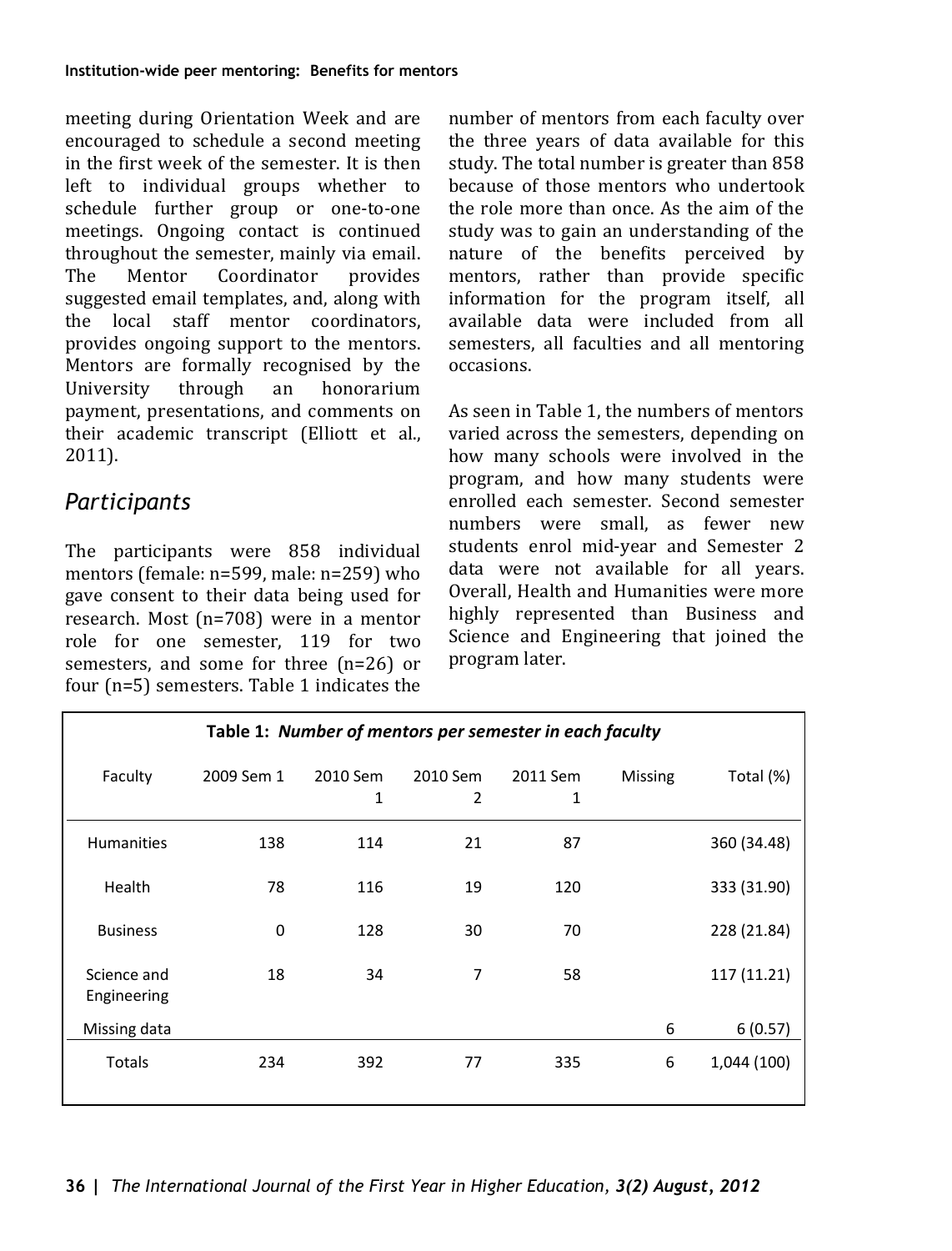### *Surveys*

The program coordinators centrally collect evaluation data every semester, including a compulsory mentor survey. A number of questions are asked in the evaluation, such as views of training, of communication with school mentor coordinators, of frustrations with the program, and of perceived benefits for the mentors<br>themselves Room is provided for themselves additional comments. Mentor response rates ranged from 88.5% to 94.9%.

In 2009 and 2010, mentors were specifically asked: *Comment about the things you have enjoyed or found beneficial about being a student mentor. What have you gained and/or found really satisfying from this role?* In 2011, only one question was used, asking for general comments about the program. Evaluation data from Semester 1 2009, Semesters 1 and 2 2010. and Semester 1 2011 were aggregated in order to gain a broader understanding of positive outcomes perceived by the mentors for themselves.

### *Data analysis*

Answers containing multiple benefits were split and coded separately so the number of benefits (1,285 separate benefits coded) was greater than participants. Several<br>samples of 50 responses were samples of 50 responses were independently coded by two researchers using an inductive-deductive approach. First, each researcher divided a set of 50 responses into groups of similar benefits. Each researcher assigned descriptions to the groups, closely resembling the language used by participants. Then, the groups and their descriptions were compared and the categories refined and adjusted until agreement between the

researchers was reached. To check these categories, one researcher coded another set of 50 responses. Further discussion and refinement occurred until agreement occurred and a detailed coding system was developed.

To verify the coding system, a single new set of 50 responses was assigned to both researchers who coded them individually then met to compare and discuss the coding. The iterative process of comparing and refining categories continued once more with a further set of 50 responses until a detailed coding system was developed, and included sub-categories within major categories (see Table 2). Krippendorff's Alpha coefficient (Hayes, 2005; Hayes & Krippendorff, 2007) was used to determine inter-rater reliability. As this was satisfactory (Krippendorff's Alpha > 0.7), one researcher coded the remaining responses.

## **Results**

The majority of the 1285 responses fitted into four major categories: Altruistic (47.0% of all benefits), Cognitive (17.8%), Social (14.7%) and Personal Growth (14.0%). Within each major category, there were several sub-categories. Table 2a and Table 2b indicate the frequencies and percentages (within each major category) of all sub-categories in the four major categories. The most frequent major category was *Altruistic* (47.0% of all responses) which included responses that mentioned enjoyment and satisfaction from helping people. An example of a response was one female art student who wrote in 2009: *It is genuinely rewarding to know that someone feels more able to appreciate an experience because of the support you have offered.* Similarly, a female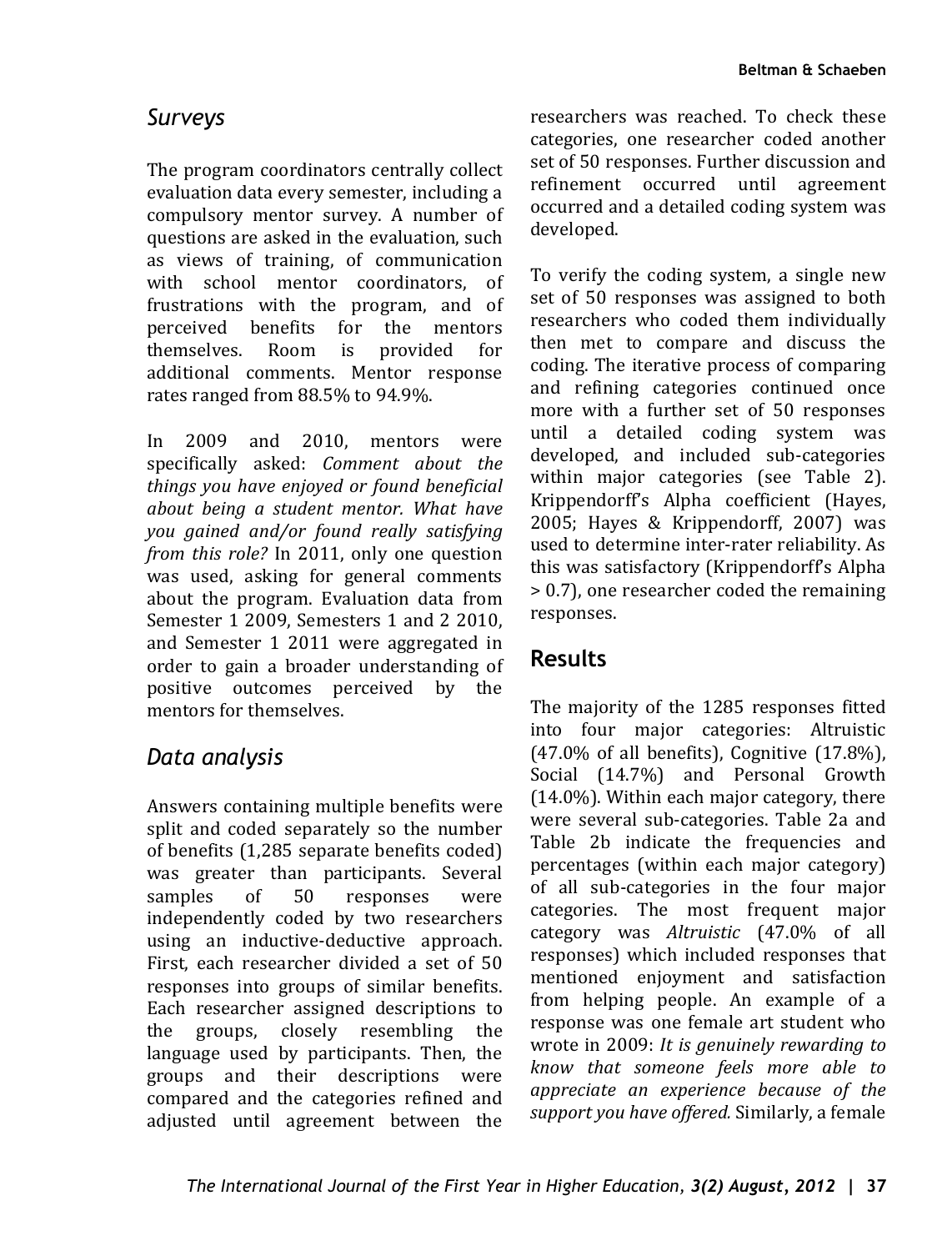| Major<br>Category  | Sub-category                                                                                         | <b>Frequency</b> | Percent<br>within each<br>category |
|--------------------|------------------------------------------------------------------------------------------------------|------------------|------------------------------------|
| <b>Social</b>      | Enjoyed getting to know/interacting with new students                                                | 119              | 63.0                               |
|                    | Developed friendship/stayed in touch/rewarding<br>relationship with mentees                          | 37               | 19.6                               |
|                    | Networking with other mentors                                                                        | 27               | 14.3                               |
|                    | Social benefits in general                                                                           | 3                | 1.6                                |
|                    | Enjoyed coordinating between mentees and staff                                                       | 3                | 1.6                                |
|                    | <b>Total</b>                                                                                         | 189              | 100.0                              |
| Personal<br>Growth | Would have liked a mentor themselves / reflected on own<br>experiences as new uni student            | 54               | 30.0                               |
|                    | Developed confidence                                                                                 | 33               | 18.3                               |
|                    | Developed empathy with students/aware of/appreciate their<br>issues/inspired by mentees/"eye opener" | 29               | 16.1                               |
|                    | Sense of involvement with / contribution to university                                               | 27               | 15.0                               |
|                    | Being role model / inspiring others                                                                  | 14               | 7.8                                |
|                    | Pride / sense of achievement                                                                         | 11               | 6.1                                |
|                    | Sense of responsibility                                                                              | 8                | 4.4                                |
|                    | Personal growth in general                                                                           | 4                | 2.2                                |
|                    | <b>Total</b>                                                                                         | 180              | 100.0                              |

### **Table 2a:** *Frequencies of major categories and sub-categories*

business student in 2010 said: *I feel really happy knowing I'm making at least a small impact on someone's integration into uni.*

The second most frequent group of<br>responses. *Coanitive* (17.8% of all responses, *Cognitive* (17.8%) responses), included acquiring new skills<br>or information (e.g. developing information communication skills; learning about resources of the university), or gaining experience in skills the mentors already had, thus enhancing them (e.g. leadership experience). In 2011 a female pharmacy student wrote: *The mentor program has helped define myself as a leader, and I look forward to taking part in many other leadership and mentoring roles in my immediate future and during my career*. A

female media student in 2009 commented: *There were a lot of things about the university and services that I wasn't aware of until I did the training for the mentoring program.*

The third most frequent category was *Social* (14.7% of all responses). Many participants mentioned social benefits such as interacting with new students or developing friendships with them. For example, a male physiotherapy student in 2010 wrote: *It has been extremely fun just to socialise with the mentees.* In 2009, a female education student wrote: *I enjoyed meeting the first years - it is always good to meet new people.* Networking with fellow mentors was also mentioned. A female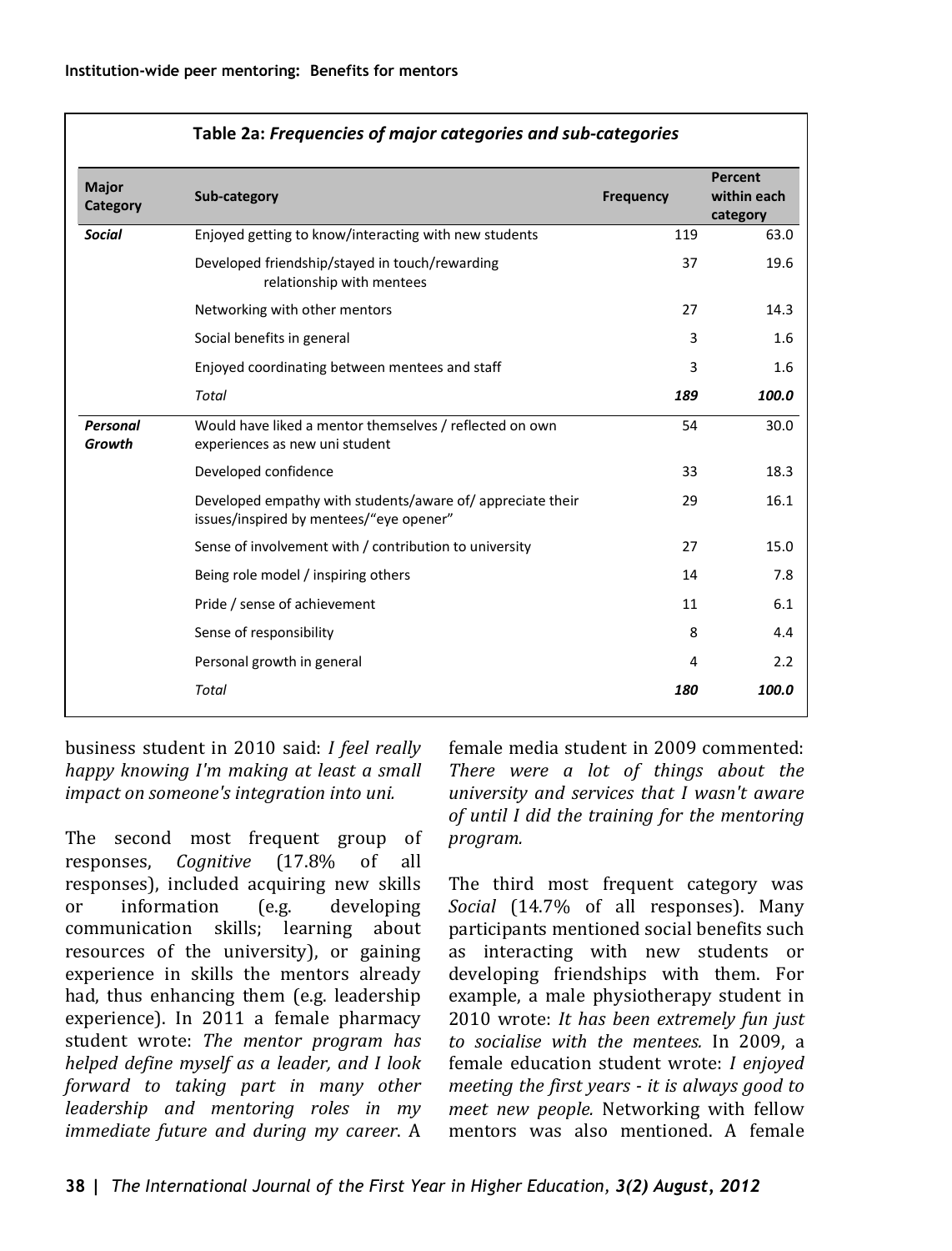| Major<br>Category | Sub-category                                                                             | Frequency | Percent<br>within each<br>category |
|-------------------|------------------------------------------------------------------------------------------|-----------|------------------------------------|
| <b>Altruistic</b> | Enjoyed / satisfied as helped new students with<br>difficulties / problems / settling in | 316       | 52.3                               |
|                   | Passing on own experience and knowledge                                                  | 130       | 21.5                               |
|                   | Enjoyed / appreciated positive feedback / response from<br>mentees                       | 85        | 14.1                               |
|                   | Making a difference / having an impact                                                   | 37        | 6.1                                |
|                   | Being available if needed                                                                | 33        | 5.5                                |
|                   | Pride in achievements of mentees                                                         | 3         | .5                                 |
|                   | Total                                                                                    | 604       | 100.0                              |
| Cognitive         | Leadership skills / experience                                                           | 84        | 36.7                               |
|                   | <b>Communicaiton skills</b>                                                              | 32        | 14.0                               |
|                   | Learnt about university resources                                                        | 29        | 12.7                               |
|                   | <b>Helpful training</b>                                                                  | 21        | 9.2                                |
|                   | Organisational skills / experience                                                       | 21        | 9.2                                |
|                   | Professional development / career development / CV material                              | 20        | 8.7                                |
|                   | Learnt skills / gained knowledge in general                                              | 9         | 3.9                                |
|                   | Interpersonal skills                                                                     | 8         | 3.5                                |
|                   | Social skills                                                                            | 5         | 2.2                                |
|                   | Total                                                                                    | 229       | 100.0                              |
| <b>Other</b>      | Other                                                                                    | 50        | 60.2                               |
|                   | No response from mentees                                                                 | 22        | 26.5                               |
|                   | No benefits                                                                              | 11        | 13.3                               |
|                   | Total                                                                                    | 83        | 100.0                              |
|                   | <b>Overall Total Benefits</b>                                                            | 1285      |                                    |

architecture student said in 2009 she benefitted from *meeting the other student mentors.*

Finally, the fourth major group of benefits was *Personal Growth* (14.0% of all responses). Responses related to self and personal development (e.g. developing confidence; gaining a sense of pride or responsibility; developing empathy). The

most frequent sub-category reflected developing self-awareness where mentors reflected on their own experiences and growth. For example, a female occupational therapy student wrote in 2009: *It enabled me to reflect on my own learning experiences, as it was very similar to some of the mentees' situations I've encountered - it was a bit like deja vu at times.* Several reported that they would have liked a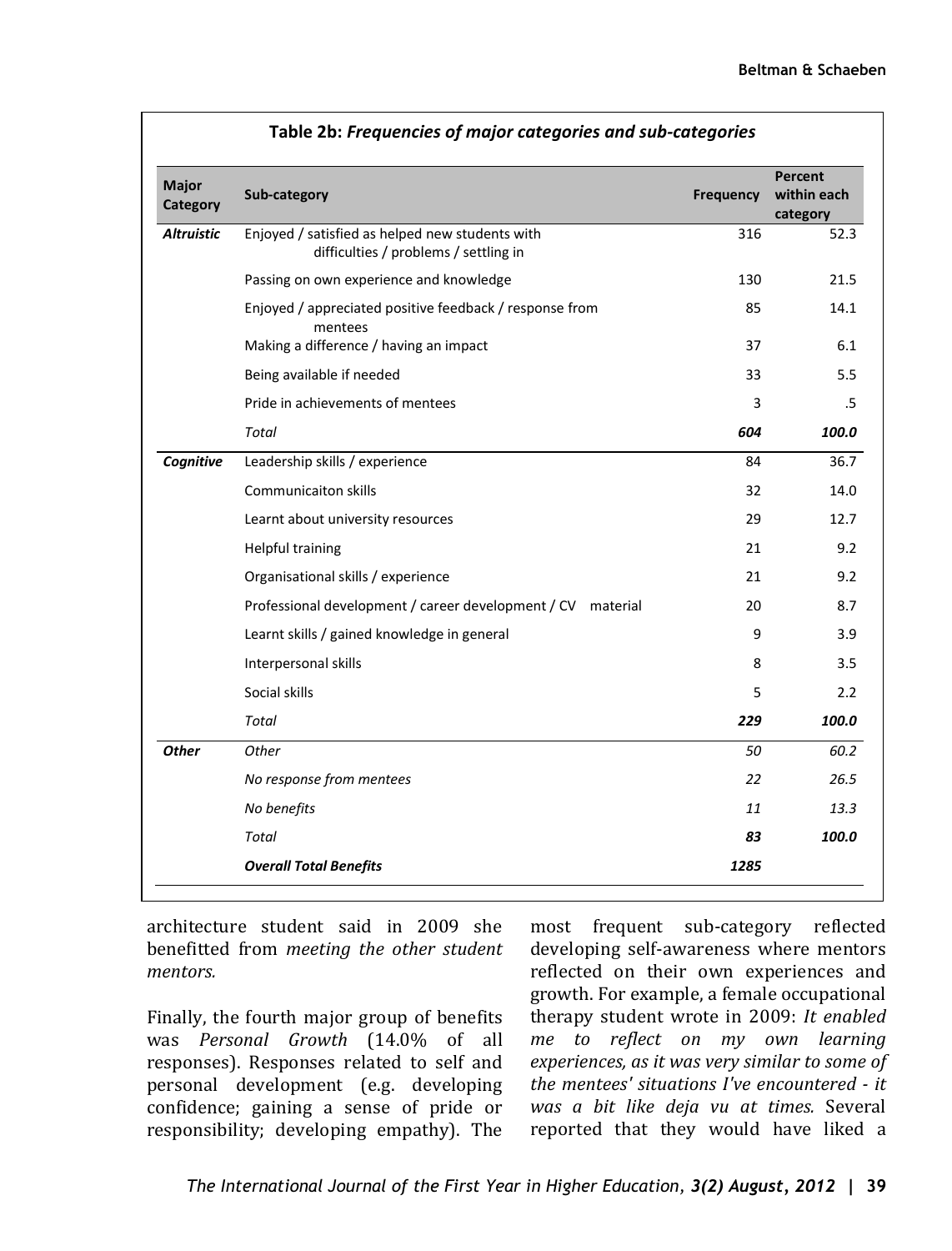mentor in their first year when feeling confused such as the female accounting student in 2010 who said: *If I could have asked another student, I think i* [sic] *would have had a better first year at uni.* An interesting comment made by several students was that, through getting to know and assisting first years, they could see their own growth.

> *It has made me think back to when I first started uni and the emotions that I felt back them, as well as my journey from them to now.* [female education student, 2010]

> *The process really reminds you of how overwhelming uni can be at first and that by 3rd year you have come a long way.* [male public health student, 2010]

Also in the category of *Personal Growth*, mentors reported that they had gained confidence through the activities of the program such as the male art student who wrote in 2009: *I found that my confidence in contacting people and communicating via email has increased greatly*. Responses not fitting any of the major categories were categorised as *Other*.

## **Discussion**

## *Summary of findings*

In summary, mentors primarily reported a sense of achievement and satisfaction in their role of assisting new students. They also developed skills for their personal and professional lives, and appreciated the opportunity for leadership experience and development. In a practical sense, they learnt about resources and services available in their university that they were not aware of before. Mentors also enjoyed the opportunity to get to know and interact

with new students in their field, which built rapport between students from different years. Some stayed in touch with their mentees, and some developed friendships. Mentors also got to know other mentors through the training and the meetings with the staff coordinator, expanding their social networks. The experience of mentoring contributed to the mentors' emotional and personal growth as they gained confidence, taking pride in their role as a mentor and being a role model for their mentees. Many mentors reflected on their own experiences as a first year and subsequent progress. By getting insight into their mentees' issues, mentors developed empathy with their mentees and were made aware of the problems of first year students from different backgrounds.

### *Relation of findings to previous research*

Overall, the findings from this large sample of mentor responses were consistent with benefits reported in previous studies. By far the most common benefits reported by mentors in this study were altruistic.<br>Mentors enjoyed passing on their passing on knowledge and experience to new students and appreciated positive feedback from mentees. Shrestha et al. (2009) also found such benefits to be important. According to Heirdsfield et al. (2008), mentors felt rewarded as "mentees often expressed gratitude for their mentor's support" (p. 117).

The importance of cognitive benefits in this study is also consistent with the literature. For example, Calder (2004) said that mentors "appear to relish the opportunity to demonstrate or refine the skills that they have learnt in other aspects of their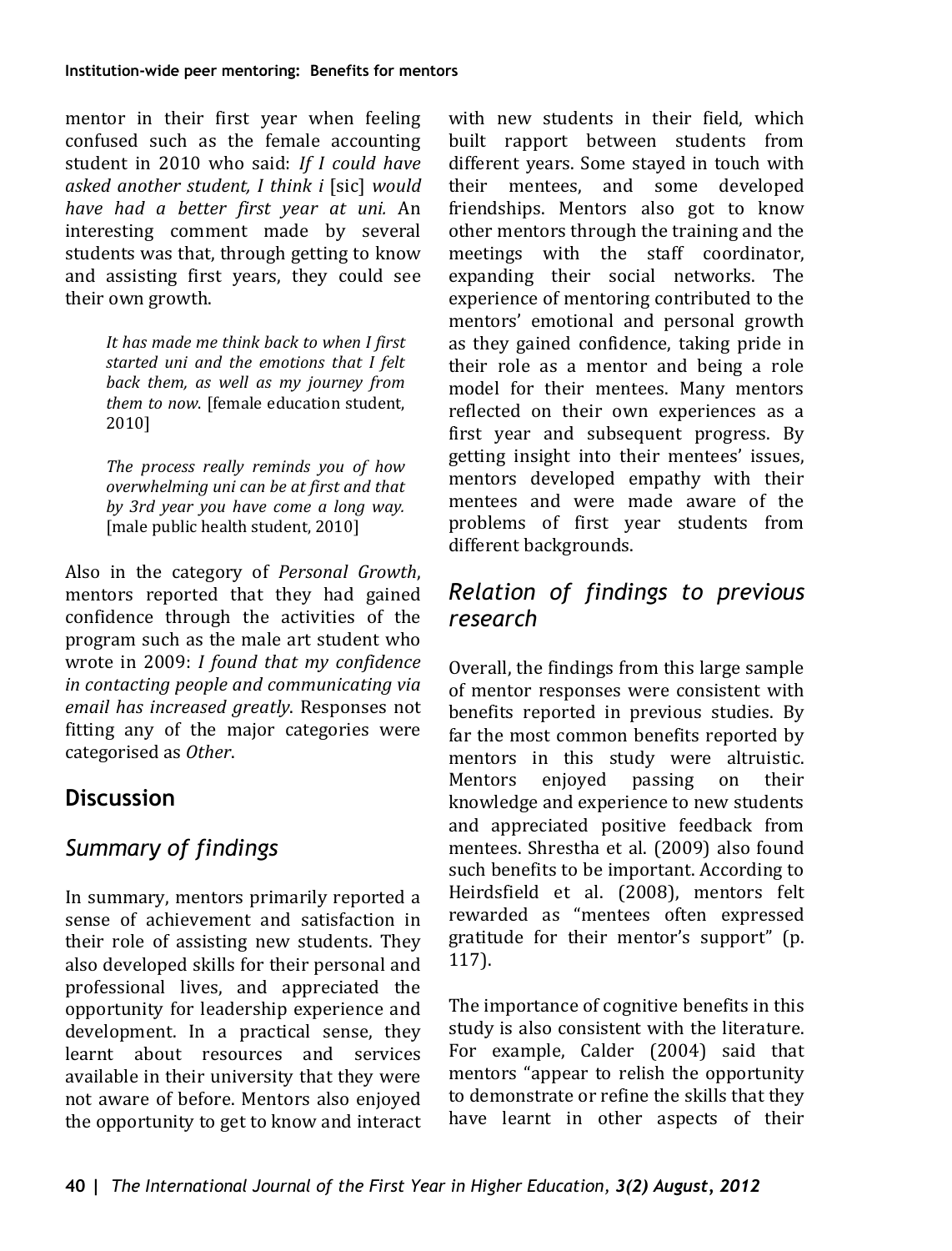university study (p. 12). In their review of<br>mentoring in education and other mentoring in professions, Ehrich et al. (2004) indicated that mentors experienced an increase in<br>their knowledge about their own their knowledge university or institution. Drew, Pike, Pooley, Young, and Breen (2000) found that psychology student mentors gained information and knowledge about their university and specific school.

Social outcomes were the third most frequently reported benefit by mentors in this study. Ehrich et al. (2004) found networking and collegiality the most common outcomes for mentors. Other studies have also reported such benefits. For example, acting as a mentor provided "increased opportunities for socialising" (Shrestha et al., 2009, p. 119). Terrion et al. (2007) reported "increased social capital" (p. 53) as an important outcome for mentors, being defined as "the sense of<br>connectedness with others in the connectedness university (other students, professors, other mentors, and resource people)" (p. 50). Building friendships and lasting relationships with people they would not have met otherwise was also an important part of the mentors' experience in some programs where some students formed "their first real intercultural friendship" (Devereux, 2004, p.6). Mentor programs appear to enhance connections between students and different aspects of their university in various ways.

The final major category of benefits for mentors in this study was *Personal Growth*. These outcomes revealed enhanced selfawareness and self-development, reflecting the reciprocal nature of the mentoring relationship as suggested by Haggard et al. (2011). The mentoring literature reports gains in self-esteem and confidence of mentors. For example, Shrestha et al.

(2009) found that mentors reflected upon and so were able to improve their performance, and Heirdsfield et al. (2008) that mentors reported greater selfawareness. An interesting finding in the present study was that mentors, through their interaction with new students, could not only recall how they themselves had felt as new students, but also could see how far they had progressed over time. Such findings offer universities validation for the strategy of supporting first years as well as evidence for ongoing student development through their courses. Mentors working in different contexts have reported that reflection on this role leads to new understandings of the self and one's profession (Ehrich et al., 2004; Gilles & Wilson, 2004).

### *Limitations of the study*

There were some limitations to the study and these also provide direction for future research. The evaluations completed by the mentors were developed by the program coordinators. In response to university priorities, the actual questions were not identical across year groups. The 2011 group was not specifically asked about benefits and perhaps they would have reported differently had they been. For 2012, the more specific questions will be reintroduced to facilitate future reintroduced comparisons. The analyses reported in this paper are quite global. Differences between years, genders or faculties are not examined. This is partially due to the fact that over the period of data collection, different faculties have taken up the program, resulting in different amounts of data from different faculties. There may well be differences between genders or faculties and this is an area for further investigation. Although the program is run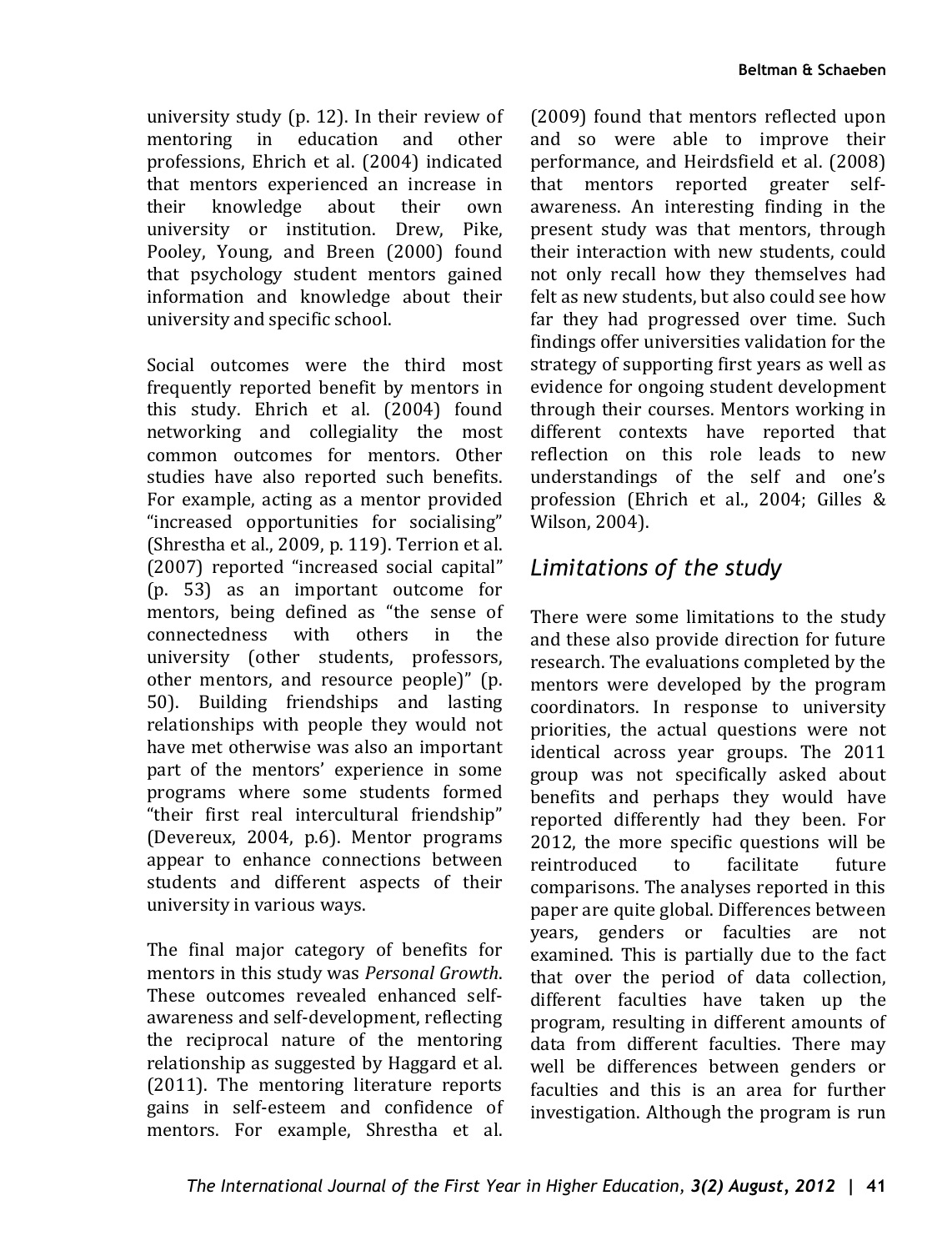centrally, each school or department has its own methods of selection and support. Case studies of how the program is implemented and the impact of this on the outcomes for the mentors would be a fruitful area of further examination. Similarly, differences between first time and more experienced mentors have not been examined or separated out in the analysis. The aim was to provide a broad understanding of types of benefits. Given mentors' comments about their own<br>development, in-depth interviews of development, in-depth mentors with different levels of experience would enable a greater understanding of the ongoing role as a mentor and how this contributed to their personal development. Finally, the response rate for the survey was very high as the mentors had to complete this in order to gain their payment. Although this could indicate some coercion, students did not necessarily complete all sections and it was possible to log in and not provide any responses, and a few students took this option.

## *Suggestions for future research*

When the mentor program was developed, it was thought that extrinsic rewards of payment and recognition on an academic transcript would be important to attract mentors. Interestingly, only two mentors (females in the Humanities faculty)<br>mentioned the payment in all the mentioned the payment in responses about benefits. Both had been mentors previously and the payment was reduced after 2009 as more schools undertook the program. One commented that she had enjoyed getting the previously greater amount, and the other said: *I received a message from a mentee yesterday saying I was extremely helpful and there should be more people like me! That was worth even more than the upcoming* 

*payment!* For the mentors in this study, it would appear that intrinsic rewards were more important, but there were no data available regarding the mentors' initial motivations for becoming a mentor and further research could compare initial motivation to engage in mentoring with perceived outcomes.

This study has only focussed on the positive outcomes of the program for<br>mentors. Frustrations or negative Frustrations. outcomes reported by mentors have yet to be analysed. For example, a scan of the data<br>revealed that many mentors were that many frustrated at the lack of response from their mentees, both in replies to emails as well as in attending face-to-face meetings. Glaser, et al. (2006) found a "significant<br>positive correlation between the correlation proportion of mentees attending the meetings for each mentor and the total self-reported benefits rated by mentors" (p. 13). As the program in the present study was structured differently in different schools, comparing the types of communication (e.g. online or face-to-face, individual or groups) and the related positive and negative perceptions of the mentors (and indeed of the mentees) would be helpful information for program developers.

Haggard et al. (2011) indicated that a fruitful area of research that has received little attention is the motivation of mentors to take on their role and suggested that self-determination theory may provide a<br>useful conceptual framework to framework understand motivation for mentoring. Selfdetermination theory proposes three basic<br>psychological needs of competence. psychological relatedness and autonomy (Ryan & Deci, 2000) and the findings of this study indicate the potential relevance of this interpretive framework. In the present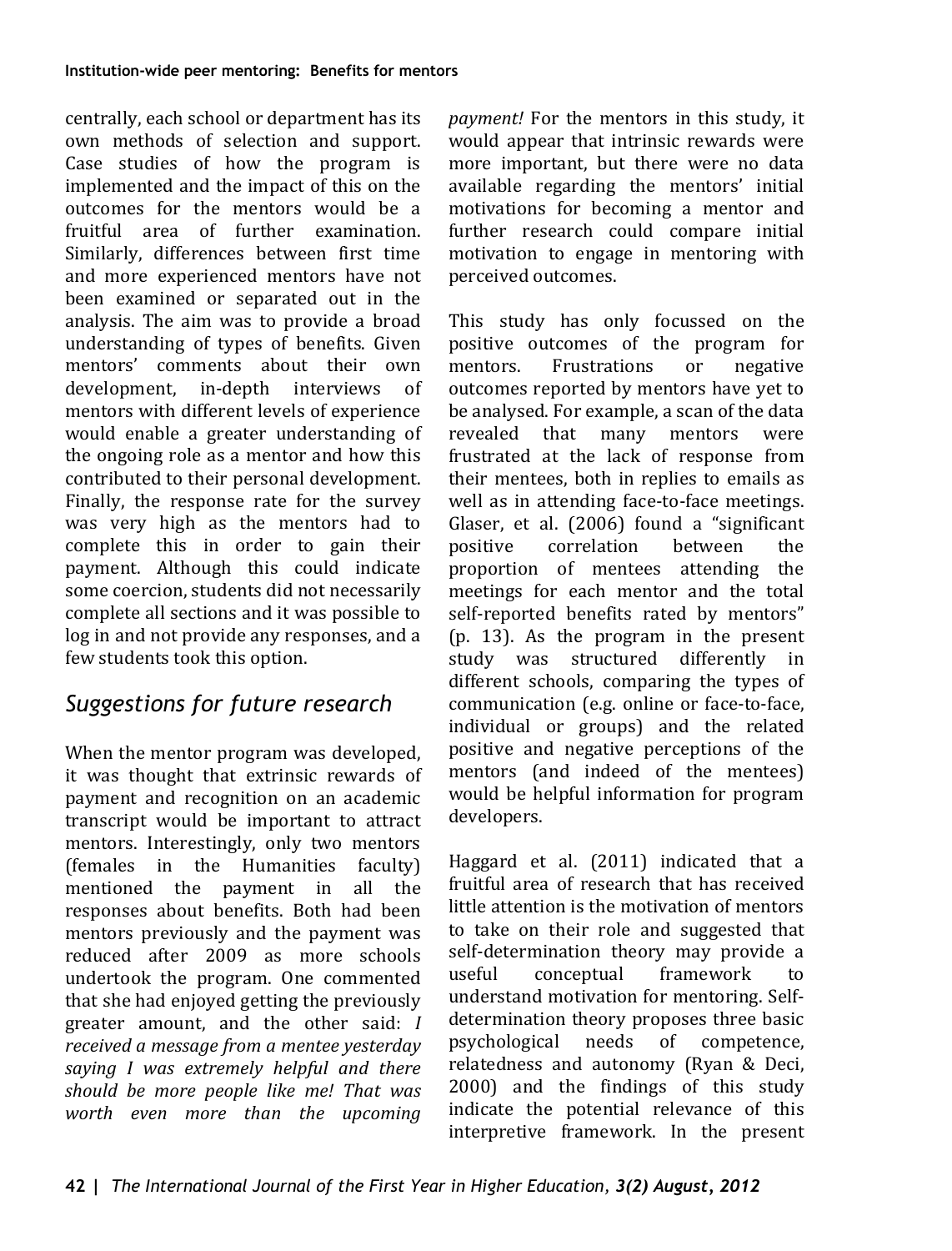study for example, mentors reported developing competence in various skills and increased feelings of relatedness or connectedness to their university and the<br>people within it. Autonomy-related Autonomy-related benefits were noted when some mentors said they enjoyed the responsibility of their role. It would be interesting to pursue this motivational framework in more depth as a way of conceptualising motivation for mentoring.

### **Conclusions**

The findings have the potential to be used by the specific program's coordinators to attract mentors as well as to indicate to policy makers and funders that the benefits are broader than just for the first years involved. The study adds to the extant<br>literature indicating that mentoring that mentoring programs benefit a range of participants in a higher education setting, in addition to the well-documented benefits for first year students. In conclusion, not only does a<br>university-wide co-curricular peer university-wide mentoring program have the potential to provide a range of positive outcomes for commencing university students, but also such programs provide positive outcomes for the mentors involved.

### *Acknowledgements*

The authors thank Dr Jim Elliott and Ms Ebonee Lynch for their assistance in providing the data for this study and providing feedback on the interpretations offered in the paper.

### **References**

Australian Government. (2008). *Review of Australian higher education: Final report*. Retrieved

from

[www.deewr.gov.au/he\\_review\\_finalreport.](http://www.deewr.gov.au/he_review_finalreport)

Australian Government. (2009). *Transforming Australia's higher education system*. Retrieved from [http://www.deewr.gov.au/HigherEducatio](http://www.deewr.gov.au/HigherEducation/Documents/PDF/Additional%20Report%20-%20Transforming%20Aus%20Higher%20ED_webaw.pdf) [n/Documents/PDF/Additional%20Report](http://www.deewr.gov.au/HigherEducation/Documents/PDF/Additional%20Report%20-%20Transforming%20Aus%20Higher%20ED_webaw.pdf)  $\frac{0}{20}$ -[%20Transforming%20Aus%20Higher%20](http://www.deewr.gov.au/HigherEducation/Documents/PDF/Additional%20Report%20-%20Transforming%20Aus%20Higher%20ED_webaw.pdf) [ED\\_webaw.pdf](http://www.deewr.gov.au/HigherEducation/Documents/PDF/Additional%20Report%20-%20Transforming%20Aus%20Higher%20ED_webaw.pdf)

Calder, A. (2004). Peer interaction in the transition process. *Journal of the Australia and New Zealand Student Services Association, 23*, 4- 16. Retrieved from [http://www.adcet.edu.au/anzssa/View.asp](http://www.adcet.edu.au/anzssa/View.aspx?id=7436) [x?id=7436](http://www.adcet.edu.au/anzssa/View.aspx?id=7436)

Curtin University. (2011a). *Outline of the Mentor*  Program. Retrieved from <http://mentoring.curtin.edu.au/staff/>

Curtin University. (2011b). *Recruitment.* Retrieved from [http://mentoring.curtin.edu.au/staff/recru](http://mentoring.curtin.edu.au/staff/recruitment.cfm#coordstaff) [itment.cfm#coordstaff](http://mentoring.curtin.edu.au/staff/recruitment.cfm#coordstaff)

Curtin University. (2011c). *2011 Mentor Training.* Retrieved from [http://mentoring.curtin.edu.au/mentors/tr](http://mentoring.curtin.edu.au/mentors/training.cfm) [aining.cfm](http://mentoring.curtin.edu.au/mentors/training.cfm)

Curtin University. (2011d). *Mentor FAQs.* Retrieved fro[m http://mentoring.curtin.edu.au/faqs/](http://mentoring.curtin.edu.au/faqs/)

Dearlove, J., Farrell, H., Handa, N., & Pastore, C. (2007). The evolution of peer mentoring at the University of Western Sydney. *Journal of the Australia and New Zealand Student Services Association, 29*, 21-35.

Devereux, L. (2004, July). *When Harry met Sarita: Using a peer-mentoring program to develop intercultural wisdom in students.* Paper presented at the Higher Education Research and Development Society of Australasia Conference, Miri, Curtin University, Sarawak Campus, Malaysia.

Dondero, G. (1997). Mentors: Beacons of hope. *Adolescence, 32*(128), 881-886.

Drew, N., Pike, L., Pooley, J., Young, A., & Breen, L. (2000, July). *School of Psychology Peer Pilot Programme.* presented at the The Fourth Pacific Rim First Year in Higher Education Conference: Creating Futures for a New Millennium, Brisbane. Australia. Retrieved [http://www.fyhe.com.au/past\\_papers/abst](http://www.fyhe.com.au/past_papers/abstracts/PooleyAbstract.htm) [racts/PooleyAbstract.htm](http://www.fyhe.com.au/past_papers/abstracts/PooleyAbstract.htm)